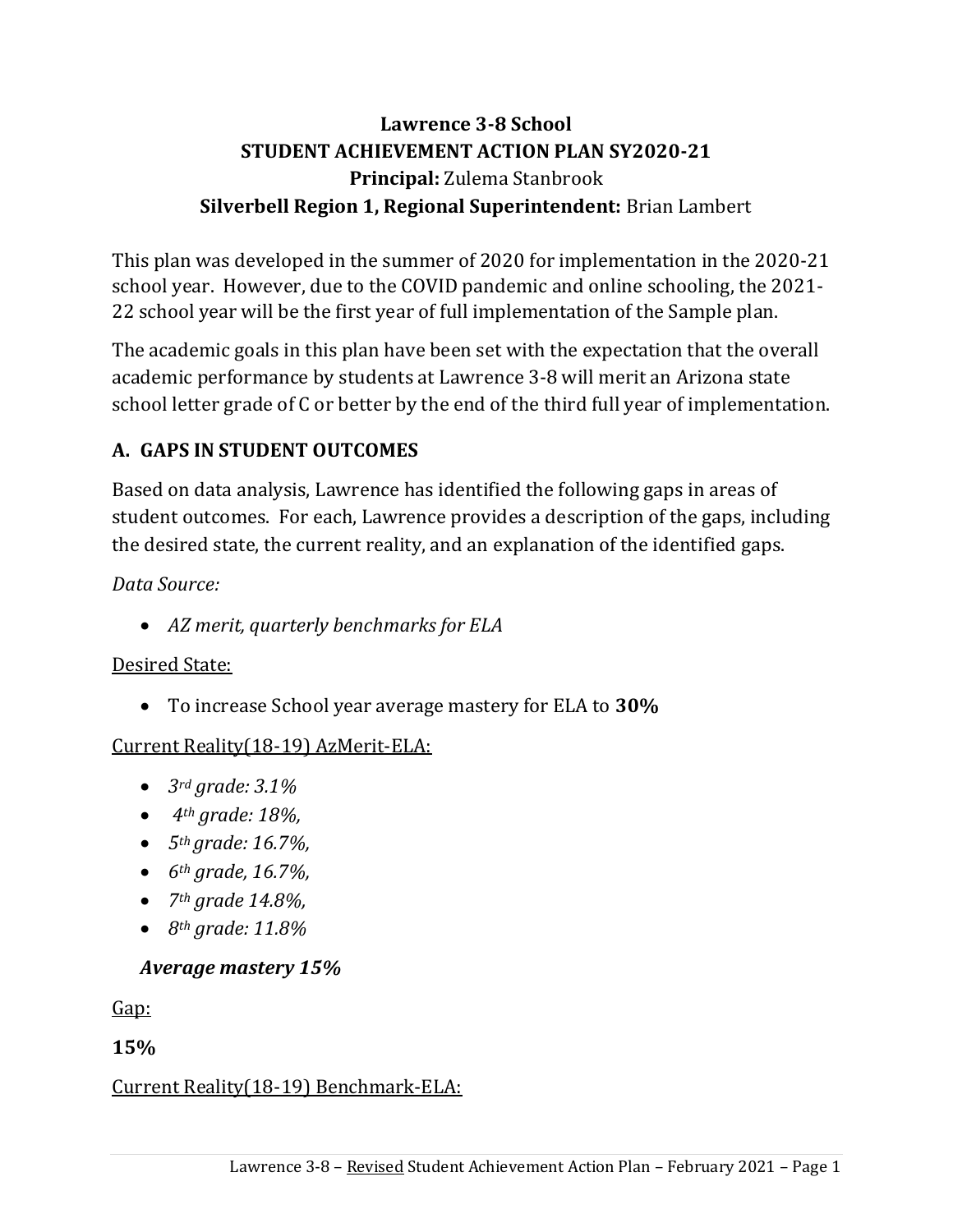- *3rd grade: 20%*
- *4th grade: 28.2%,*
- *5th grade: 16.7%,*
- *6th grade: 9.6%,*
- *7th grade: 21.7%,*
- *8th grade: 29.6%*

#### *Data Source:*

• *AZ merit, quarterly benchmarks for Math* 

#### Desired State:

• To increase School year average mastery for Math to **30%**

#### Current Reality(18-19) AzMerit:

- *3rd grade: 6.3%*
- *4th grade: 6.0%,*
- *5th grade: 2.1%,*
- *6th grade: 14.3%,*
- *7th grade: 3.3%,*
- *8th grade: 5.3%*

#### *Average mastery 5.8%*

Gap:

#### **15%**

#### Current Reality(18-19) Benchmark-Math:

- *3rd grade: 10.8%*
- *4th grade: 18.1%,*
- *5th grade: 22.5%,*
- *6th grade: 13.4%,*
- *7th grade: 9.3%,*
- *8th grade: 11.0%*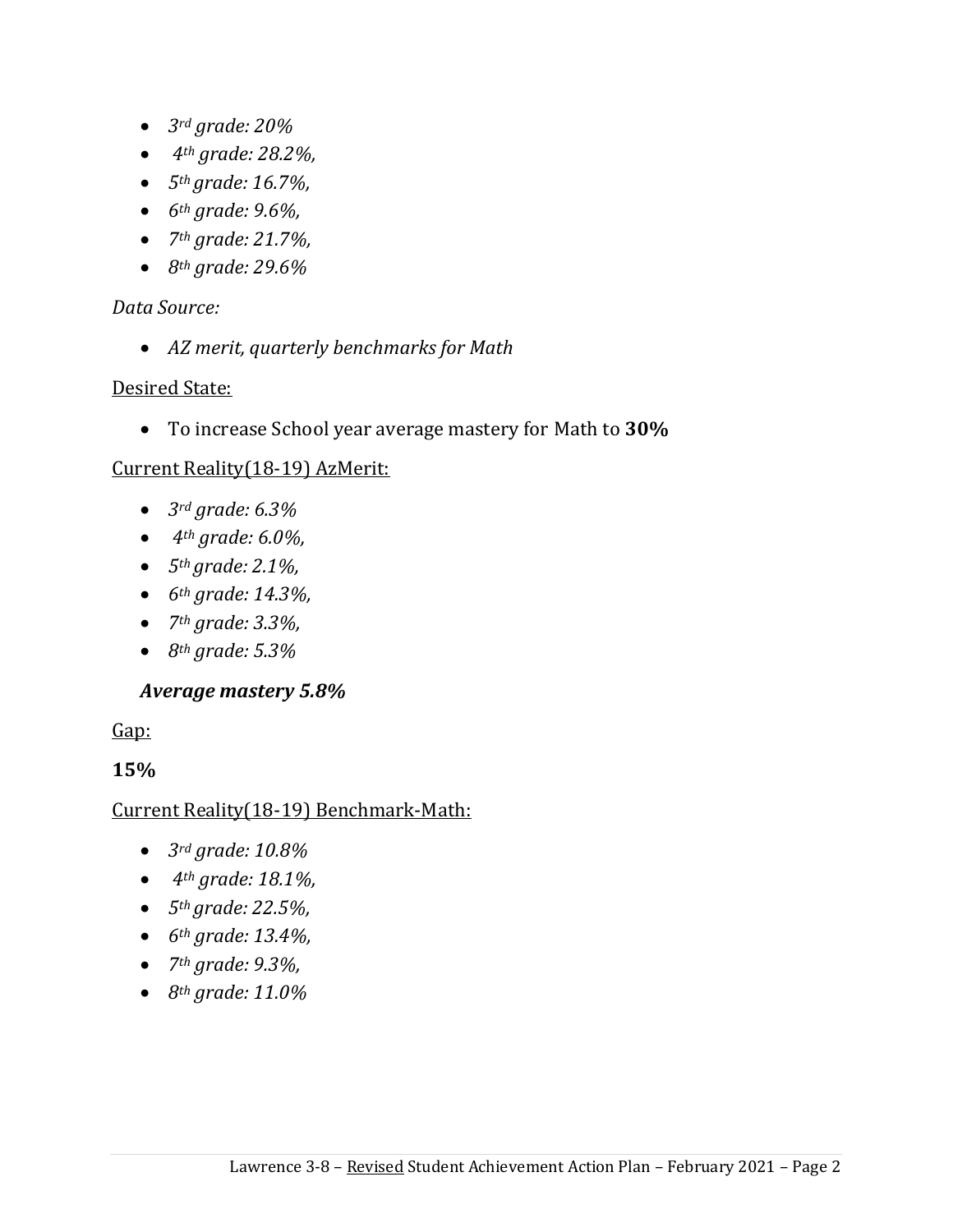### **B. SMART Improvement Goals**

Based on gaps identified in section A, above, Lawrence developed SMART improvement goals designed to move Lawrence students from the current reality to the desired state.

- *1. ELA Improvement Goal:*
- *To increase student achievement in ELA by 15% mastery as measured by benchmarks and AZ2 by the end of 20-21 school year.*
- *Teachers and support staff will increase academic expectations by implementing goal sheets with students. Students will monitor their own data.*
- *2. Math Improvement Goal:*
- *To increase student achievement in Math by 15% mastery as measured by benchmarks and AZ2 by the end of 20-21 school year.*
- *Teachers and support staff will increase academic expectations by implementing goal sheets with students. Students will monitor their own data.*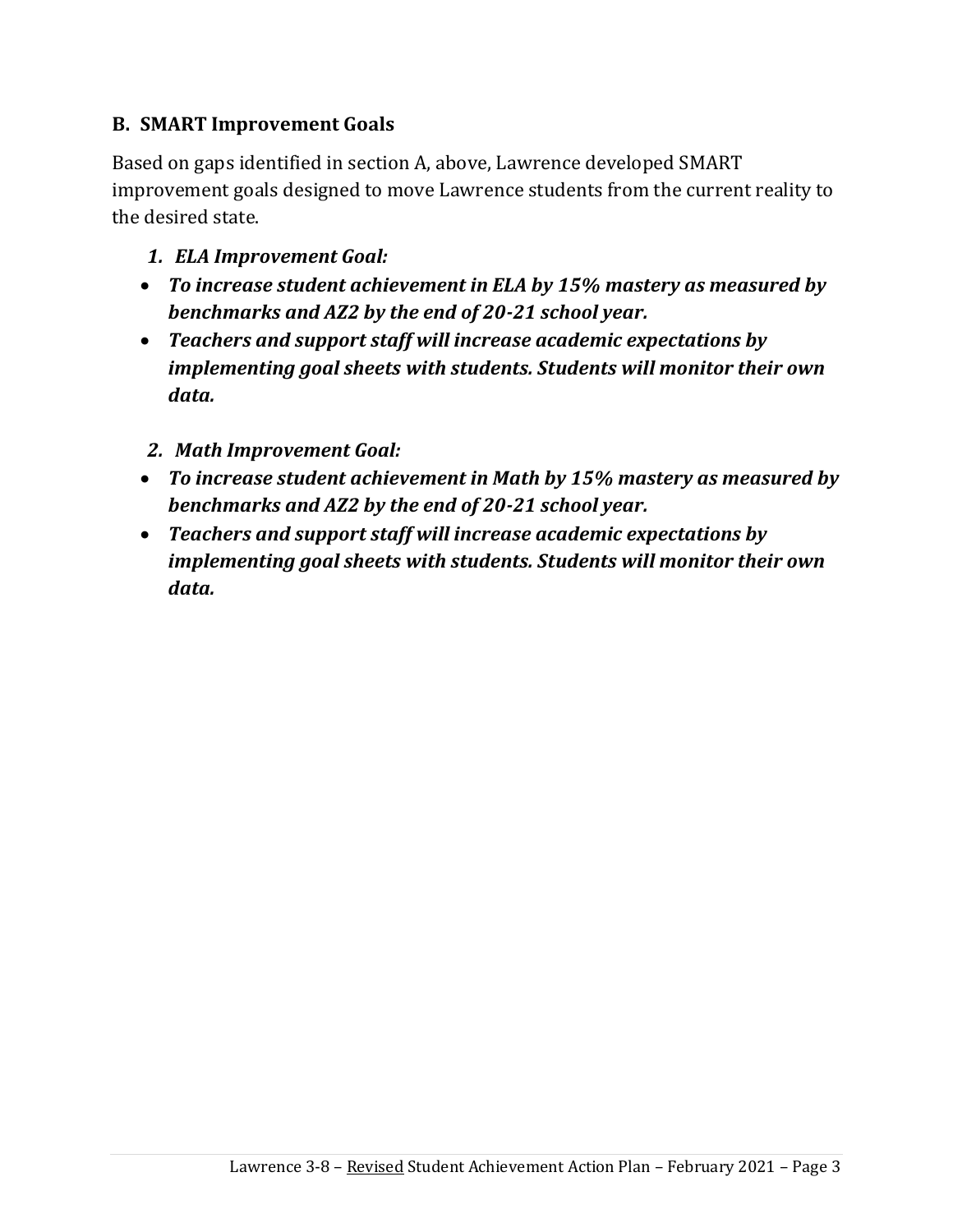### **C. MOST EFFECTIVE AND FEASIBLE EVIDENCE-BASED STRATEGIES**

After analyzing gaps and goals, Lawrence reviewed multiple evidence-based strategies and assessed each for potential for effectiveness and feasibility. Achievement of the goals from section B, above, will be supported by the most effective and feasible evidence-based strategies, below.

### *1. ELA Improvement Goal:*

Strategy 1a:

• Elementary will utilize the MPP process (Frontload, reflect, discussion) in ELA

Strategy 1b:

• Reading interventionist will work directly with students in small groups for students who are minimally proficient.

Strategy 1c:

• Targeted interventions for IXL for grades 3-8.

### *2. Math Improvement Goal:*

Strategy 2a:

• MPP: Math interventionist will work with students

Strategy 2b:

• Targeted interventions for IXL for grades 3-8.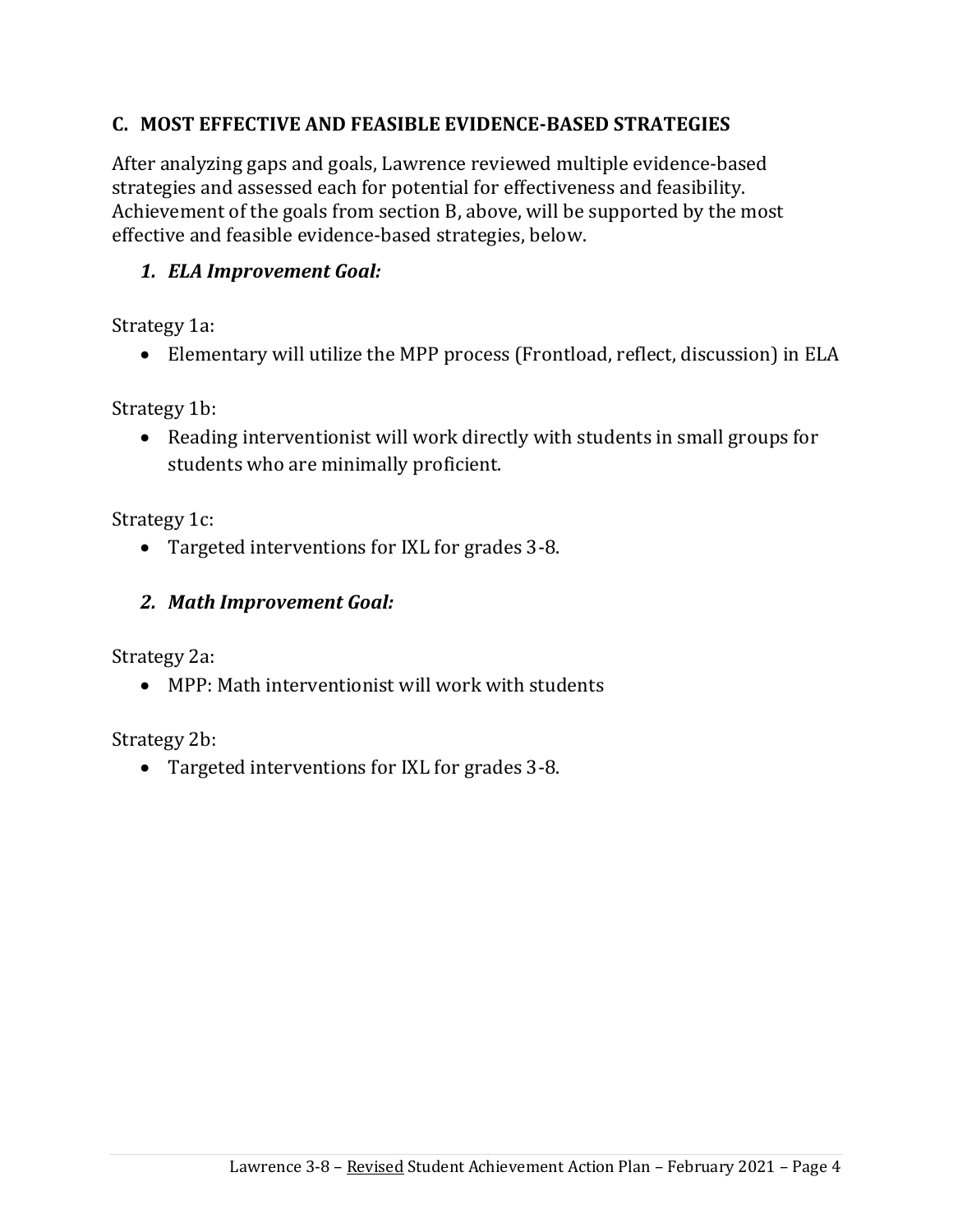### **D. ACTION STEPS TO IMPLEMENT & MONITOR STRATEGIES**

Below are detailed implementation and monitoring tasks for each evidence-based strategy, including persons responsible, timelines, and needed resources.

### *1. ELA Improvement Goal:*

Strategy 1a:

| <b>Tasks to Implement</b><br><b>Strategy</b>                                                                                                | Person(s) to<br><b>Carry Out Tasks</b>                                                                                                    | <b>Timeline/Target</b><br><b>Dates</b>                                     | <b>Resources Needed</b>                                                                                                     |
|---------------------------------------------------------------------------------------------------------------------------------------------|-------------------------------------------------------------------------------------------------------------------------------------------|----------------------------------------------------------------------------|-----------------------------------------------------------------------------------------------------------------------------|
| Elementary will utilize<br>$\bullet$<br>the MPP process<br>(Frontload, reflect,<br>discussion) in ELA                                       | CSP, Reading<br>Interventionist,<br>Teachers: 3, 4, 5,<br>and support staff<br>Interventionist<br>creating posters<br>and digital formats | May 2021<br>Weekly<br>implementation<br>of MPP protocols<br>in ELA classes | MPP Training and<br>Planning<br><b>Discussion question</b><br>posters in a variety of<br>formats - digital,<br>poster, etc. |
| ELD and Ex Ed<br>$\bullet$<br>Teachers will begin<br>daily instruction                                                                      | 1 ELD Teacher, 3<br>Ex Ed Teacher                                                                                                         | On-going (May<br>2021)                                                     | Access to<br>classrooms, Zoom<br>and eventually in<br>person                                                                |
| Assign Daily IXL<br>$\bullet$<br>Recommendations for<br>small groups                                                                        | Classroom<br>Teacher, Math<br>Interventionist,<br>Reading<br>Interventionist,<br>CSP, Support                                             | On-going (May<br>2021)                                                     | Access to IXL<br>Platform                                                                                                   |
|                                                                                                                                             | <b>Staff</b>                                                                                                                              |                                                                            |                                                                                                                             |
| <b>Tasks to Monitor, Assess,</b><br>and Adjust                                                                                              | Person(s) to<br><b>Carry Out Tasks</b>                                                                                                    | <b>Timeline/Target</b><br><b>Dates</b>                                     | <b>Resources Needed</b>                                                                                                     |
| Bi-monthly review of<br>$\bullet$<br>student scores and<br>progress with updated<br>list of<br>recommendations for<br>most impact on growth | Reviewed by CSP<br>Implementation by<br><b>ELA and Math</b><br>teachers                                                                   | Ongoing bi-<br>monthly (May<br>2021)                                       | Access to IXL<br>Platform                                                                                                   |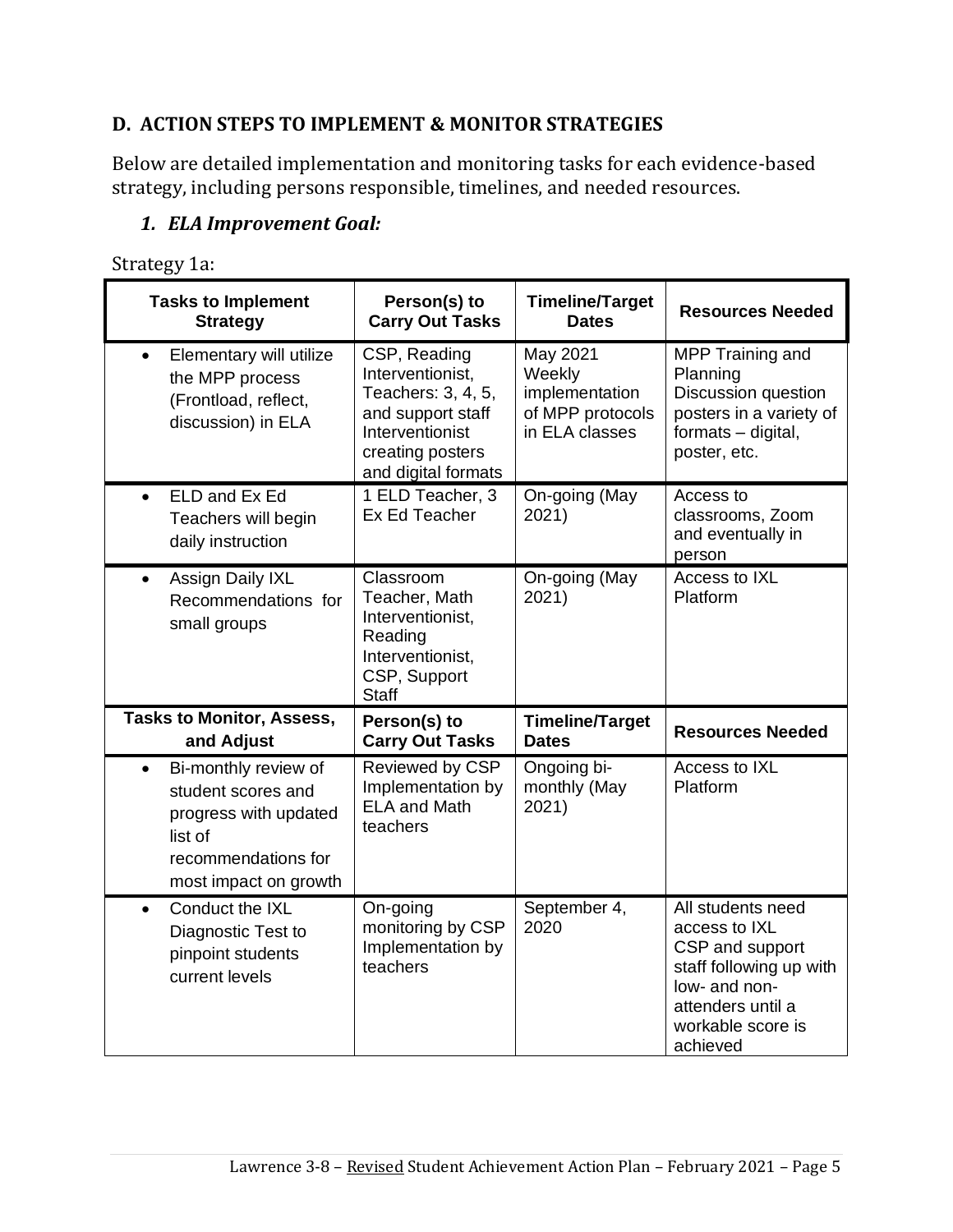Strategy 1b:

| <b>Tasks to Implement</b><br><b>Strategy</b>                                                                                                                                                                                                          | Person(s) to<br><b>Carry Out Tasks</b>                                                                                      | <b>Timeline/Target</b><br><b>Dates</b>                                            | <b>Resources Needed</b>                                                |
|-------------------------------------------------------------------------------------------------------------------------------------------------------------------------------------------------------------------------------------------------------|-----------------------------------------------------------------------------------------------------------------------------|-----------------------------------------------------------------------------------|------------------------------------------------------------------------|
| Reading interventionist<br>$\bullet$<br>will work directly with<br>students in small<br>groups for students<br>who are minimally<br>proficient                                                                                                        | Reading<br>Interventionist and<br>other support staff                                                                       | May 2021                                                                          | <b>PLC Time</b>                                                        |
| In elementary,<br>$\bullet$<br>students who are more<br>than 2 grade levels<br>below will receive<br>small group lessons by<br>teacher, reading<br>interventionist, or<br>others in both am and<br>pm using suggested<br>groups and lessons in<br>IXL | Classroom teacher<br>Reading<br>interventionist<br>Ex Ed teachers<br><b>Support Staff</b><br>CSP support with<br>monitoring | Daily - May 2021                                                                  | Access to IXL<br>Schedule that allows<br>for this to happen            |
| <b>Tasks to Monitor, Assess,</b><br>and Adjust                                                                                                                                                                                                        | Person(s) to<br><b>Carry Out Tasks</b>                                                                                      | <b>Timeline/Target</b><br><b>Dates</b>                                            | <b>Resources Needed</b>                                                |
| Interventionist will<br>$\bullet$<br>keep a Data Wall to<br>monitor student<br>progress                                                                                                                                                               | Reading<br>Interventionist,<br>Classroom<br>Teacher, CSP                                                                    | Every 9 Weeks:<br>Oct. 9, 2020<br>Dec. 18, 2020<br>March 12, 2021<br>May 26, 2021 | Access to IXL,<br>Consistent<br>monitoring of<br>student's time on IXL |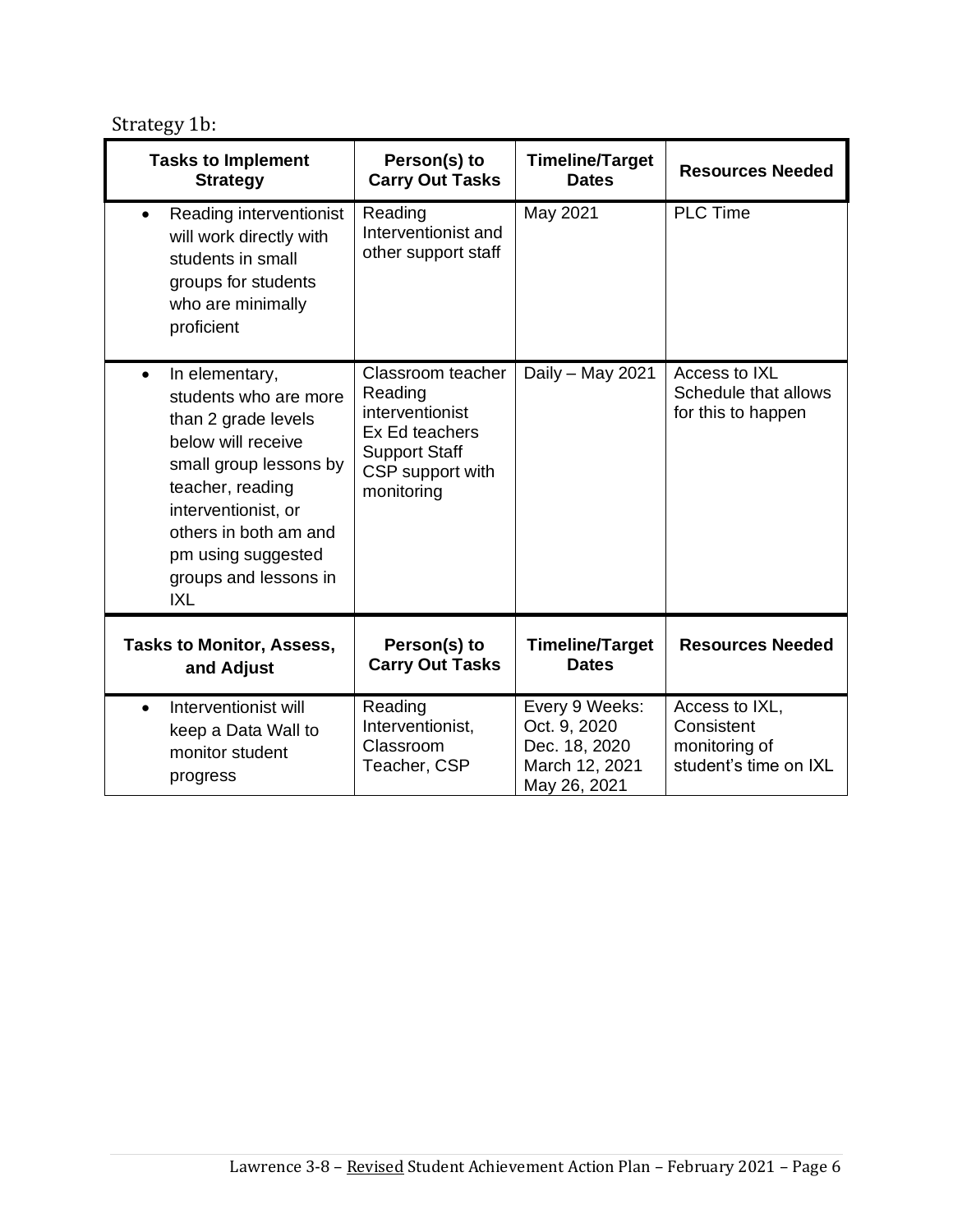Strategy 1c:

| <b>Tasks to Implement</b><br><b>Strategy</b>                                                                                   | Person(s) to<br><b>Carry Out Tasks</b>                                             | <b>Timeline/Target</b><br><b>Dates</b>                                                       | <b>Resources Needed</b>         |
|--------------------------------------------------------------------------------------------------------------------------------|------------------------------------------------------------------------------------|----------------------------------------------------------------------------------------------|---------------------------------|
| Targeted interventions<br>for IXL for grades 3-8                                                                               | CSP and<br><b>Teachers</b>                                                         | Every 2/3 Weeks-<br><b>Recommendations</b><br>given to teachers<br>for student<br>completion | Access to IXL                   |
| <b>Tasks to Monitor, Assess,</b><br>and Adjust                                                                                 | Person(s) to<br><b>Carry Out Tasks</b>                                             | <b>Timeline/Target</b><br><b>Dates</b>                                                       | <b>Resources Needed</b>         |
| Bi-monthly review of<br>student scores and<br>progress with updated<br>list of<br>recommendations for<br>most impact on growth | Reviewed by CSP<br>Implementation by<br>ELA teachers in<br>Grades 3-8              | Ongoing bi-<br>monthly (May<br>2021)                                                         | Access to IXL<br>Platform       |
| Begin weekly small<br>$\bullet$<br>group leveled reading<br>/ ELA groups in middle<br>school                                   | Reading<br><i>interventionist</i><br>Support staff<br>Ex Ed teachers<br><b>CSP</b> | Second quarter,<br>then on-going                                                             | Planning and<br>scheduling time |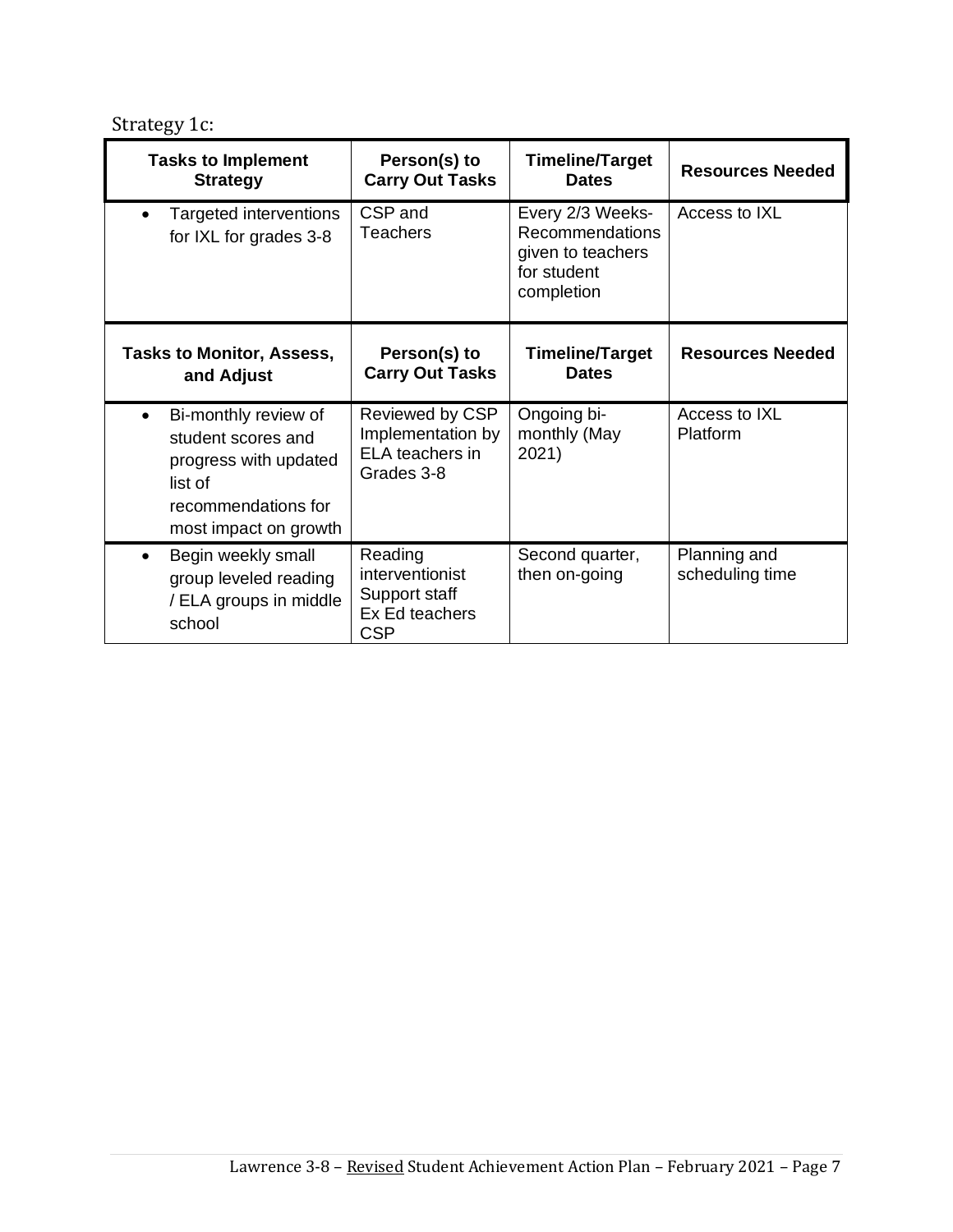# *2. Math Improvement Goal:*

Strategy 2a:

| <b>Tasks to Implement</b><br><b>Strategy</b>                                                                                                    | Person(s) to<br><b>Carry Out Tasks</b>                               | <b>Timeline/Target</b><br><b>Dates</b> | <b>Resources Needed</b>                                                    |
|-------------------------------------------------------------------------------------------------------------------------------------------------|----------------------------------------------------------------------|----------------------------------------|----------------------------------------------------------------------------|
| MPP: Math<br>$\bullet$<br>interventionist will work<br>with students                                                                            | CSP, Math<br>Interventionist,<br>Teachers: 3-8, and<br>support staff | May 2021                               | MPP Training and<br>Planning                                               |
| <b>Tasks to Monitor, Assess,</b><br>and Adjust                                                                                                  | Person(s) to<br><b>Carry Out Tasks</b>                               | <b>Timeline/Target</b><br><b>Dates</b> | <b>Resources Needed</b>                                                    |
| Review of IXL data<br>and grouping of<br>students by skills                                                                                     | <b>CSP</b>                                                           | September 2020                         | Access to IXL, MPP<br>books and lessons                                    |
| Math Interventionist<br>$\bullet$<br>will consistently<br>distribute current data<br>and information to<br>teachers, support staff<br>and admin | Math<br>Interventionist                                              | On a Weekly<br><b>Basis</b>            | Access to IXL,<br><b>Student Scores and</b><br>current data                |
| Development of MPP<br>$\bullet$<br>PowerPoints for<br>remote and in-person<br>lesson plans                                                      | Math<br>Interventionist,<br>editing by CSP                           | By Fall break<br>2020                  | All four MPP books,<br>MPP training<br>provided by district,<br>PowerPoint |